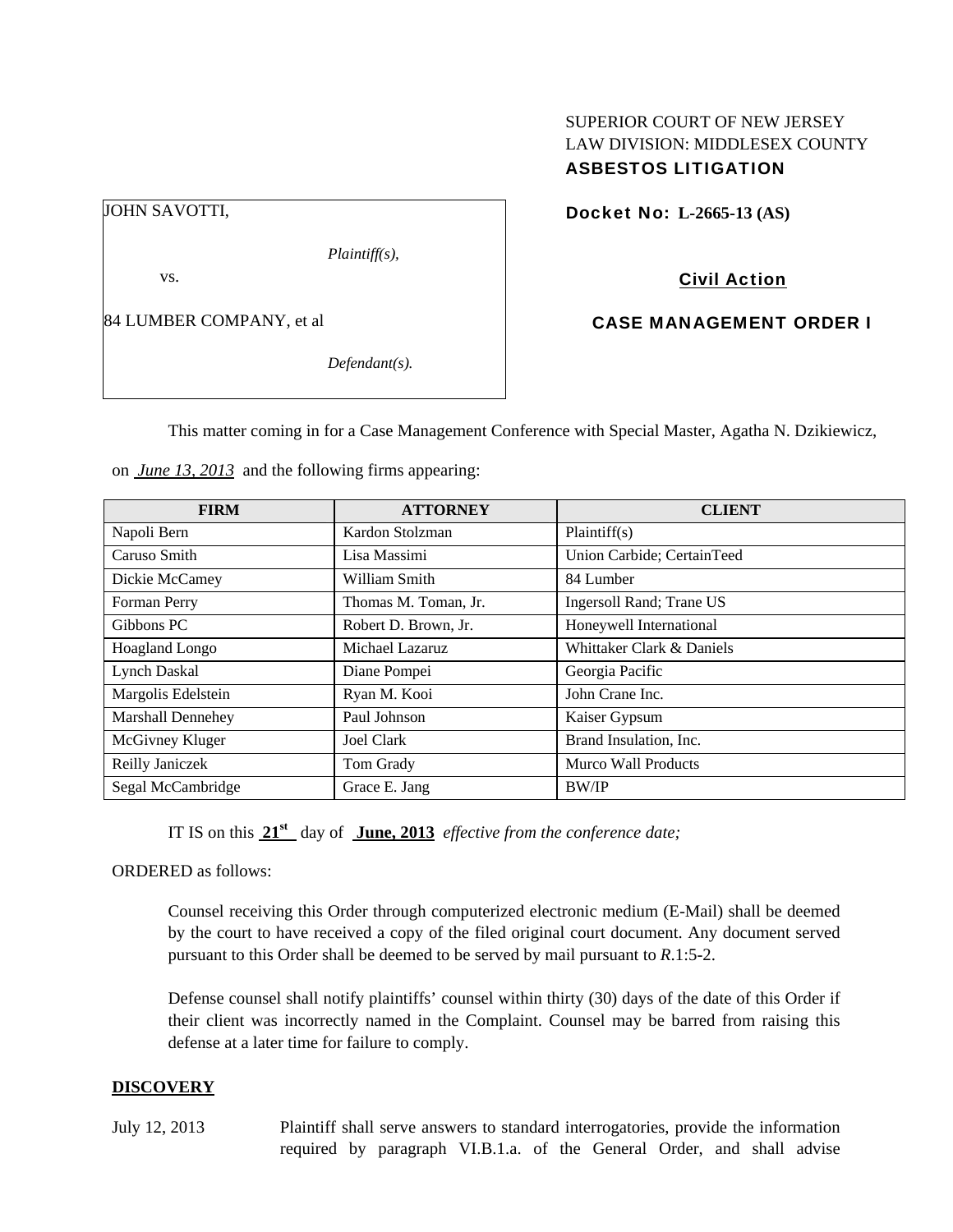defendants whether the plaintiff is available for deposition and, if not, the reasons therefore by this date.

- July 26, 2013 Defendants shall serve answers to standard interrogatories by this date.
- August 9, 2013 Plaintiff shall propound supplemental interrogatories and document requests by this date.
- September 6, 2013 Defendants shall serve answers to supplemental interrogatories and document requests by this date.
- August 9, 2013 Defendants shall propound supplemental interrogatories and document requests by this date.
- September 6, 2013 Plaintiff shall serve answers to supplemental interrogatories and document requests by this date.
- October 15, 2013 Plaintiff depositions shall be concluded by this date. Plaintiff's counsel shall contact the Special Master within one week of this deadline if plaintiff depositions are not completed by this date.
- November 29, 2013 Fact discovery, including depositions, shall be completed by this date. Plaintiff's counsel shall contact the Special Master within one week of this deadline if all fact discovery is not completed.
- December 20, 2013 Depositions of corporate representatives shall be completed by this date.

## **EARLY SETTLEMENT**

December 20, 2013 Settlement demands shall be served on all counsel and the Special Master by this date.

## **SUMMARY JUDGMENT MOTION PRACTICE**

- January 17, 2014 Summary judgment motions limited to product identification issues shall be filed no later than this date.
- February 14, 2014 Last return date for product identification summary judgment motions.

## **MEDICAL DEFENSE**

July 12, 2013 Plaintiff shall serve executed medical authorizations (along with answers to interrogatories) by this date. July 12, 2013 Plaintiff shall serve a diagnostic medical report and any medical records in plaintiff's possession by this date. July 26, 2013 Any defendant wishing to present a medical defense shall advise all counsel of its intention by entering a Notice of Appearance of Defense Medical Counsel by this

\_\_\_\_\_\_\_\_\_\_\_\_\_\_\_\_\_\_\_\_\_\_\_\_\_\_\_\_\_\_\_\_\_\_\_\_\_\_\_\_\_\_\_\_\_\_\_\_\_\_\_\_\_\_\_\_\_\_\_\_\_\_\_\_\_\_\_\_\_\_\_\_\_\_\_\_\_\_\_\_\_\_\_\_\_\_\_\_\_\_\_\_\_\_\_\_\_\_\_\_\_\_\_\_\_\_\_\_\_\_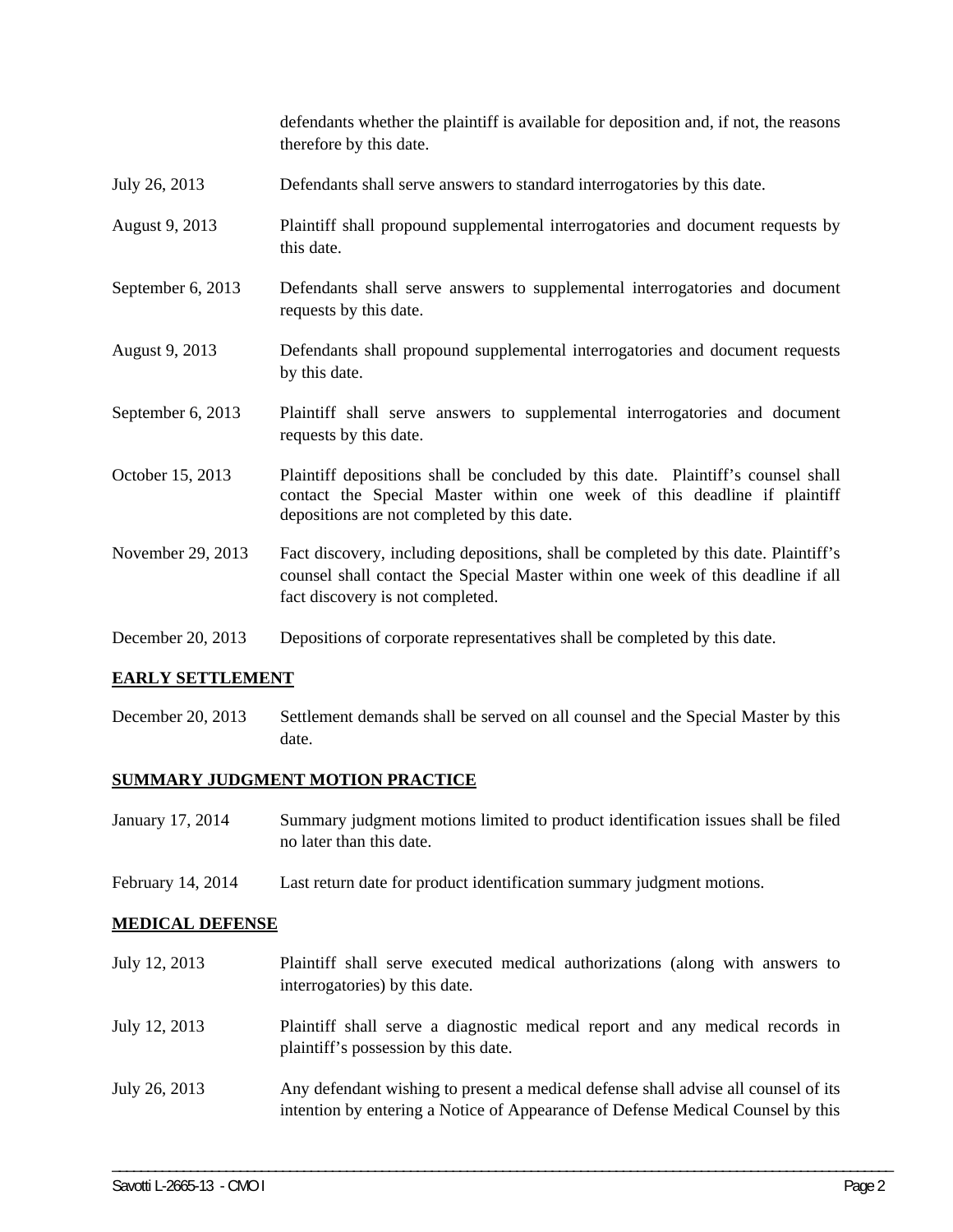date. Any defendant who does not file such an appearance by this date may be foreclosed from asserting a medical defense.

- November 15, 2013 Plaintiff shall serve additional medical expert reports by this date.
- November 15, 2013 Plaintiff is to arrange for the transfer of pathology specimens and x-rays, if any, by this date.
- January 31, 2014 Defendants shall identify its medical experts and serve medical expert reports, if any, by this date.

## **LIABILITY EXPERT REPORTS**

- January 31, 2014 Plaintiff shall identify its liability experts and serve liability expert reports or a certified expert statement by this date or waive any opportunity to rely on liability expert testimony.
- February 28, 2014 Defendants shall identify its liability experts and serve liability expert reports, if any, by this date or waive any opportunity to rely on liability expert testimony.

## **ECONOMIST EXPERT REPORTS**

- January 31, 2014 Plaintiff shall identify its expert economists and serve expert economist report(s), if any, by this date or waive any opportunity to rely on economic expert testimony.
- February 28, 2014 Defendants shall identify its expert economists and serve expert economist report(s), if any, by this date or waive any opportunity to rely on economic expert testimony.

## **EXPERT DEPOSITIONS**

March 14, 2014 Expert depositions shall be completed by this date. To the extent that plaintiff and defendant generic experts have been deposed before, the parties seeking that deposition in this case must file an application before the Special Master and demonstrate the necessity for that deposition. To the extent possible, documents requested in a deposition notice directed to an expert shall be produced three days in advance of the expert deposition. The expert shall not be required to produce documents that are readily accessible in the public domain.

## **PRE-TRIAL AND TRIAL**

February 27, 2014 @ 1:30pm Settlement conference. All defense counsel shall appear with authority to negotiate settlement and have a representative authorized to negotiate settlement available by phone. Any request to be excused from the settlement conference shall be made to the Special Master no later than 4:00pm of the day prior to the conference.

\_\_\_\_\_\_\_\_\_\_\_\_\_\_\_\_\_\_\_\_\_\_\_\_\_\_\_\_\_\_\_\_\_\_\_\_\_\_\_\_\_\_\_\_\_\_\_\_\_\_\_\_\_\_\_\_\_\_\_\_\_\_\_\_\_\_\_\_\_\_\_\_\_\_\_\_\_\_\_\_\_\_\_\_\_\_\_\_\_\_\_\_\_\_\_\_\_\_\_\_\_\_\_\_\_\_\_\_\_\_

March 24, 2014 Trial Date.